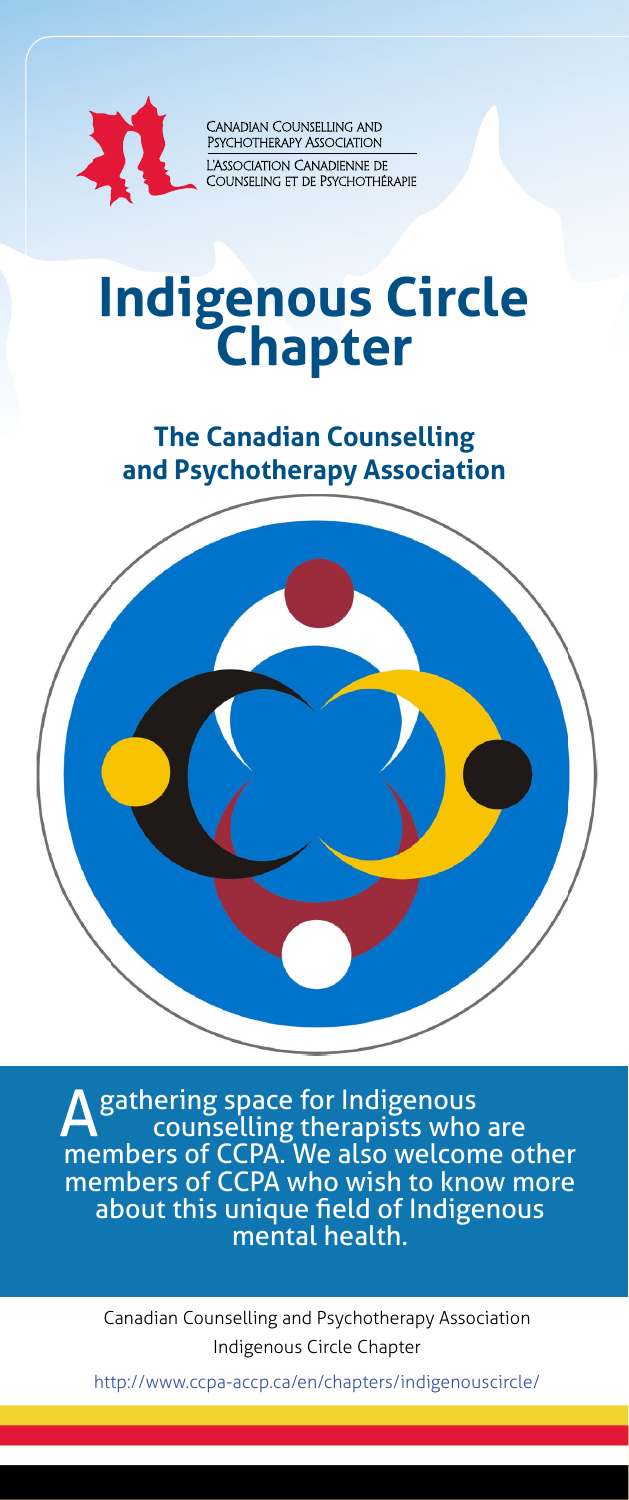## **What is Indigenous Mental Health?**

Indigenous mental health is a distinct field within the mental health profession. We draw on Indigenous ways of knowing, beliefs about health, and traditional healing, and combine these with therapeutic approaches from mainstream mental health care. This approach, also known as "two-eyed seeing", can help our people heal from the impact of colonization, as well as mental health issues that can affect everyone. Cultural loss and intergenerational trauma manifest in the lives of Indigenous individuals and communities in many ways, creating or compounding mental health challenges. Indigenous wisdom informs our counselling practice, and healing and decolonization go hand in hand.

The Indigenous Circle began in 2004 as the Aboriginal Circle Chapter. Our Constitution and By-laws and name change were adopted by our membership and approved by the CCPA Board of Directors in 2013. The Mission and Objectives of the Indigenous Circle Chapter guide our endeavours.

## **Our Mission Statement**

The Chapter's mission is to support the work of CCPA members who join or may consider joining the Indigenous Circle Chapter in order to identify, promote, and meet the needs of Indigenous practitioners and their colleagues. This includes advancing culturally congruent counselling and psychotherapy, and providing member services and related resources for CCPA members who work for and with Indigenous peoples in Canada.





# **Our Objectives**

The Indigenous Circle Chapter aims to provide opportunities for its members to meet and discuss issues of interest to Indigenous practitioners. By sharing best practices, our network can build and expand upon our collective knowledge.

We strive to publicize and provide opportunities for practitioners to access training in culturally appropriate ways of providing counselling and psychotherapy to Indigenous peoples. The ICC may also provide some of these opportunities.

## **Our activities include:**

- monthly Executive teleconference meetings;
- list-serv e-mails to enhance members' awareness of issues, resources, and opportunities for networking and professional development related to Indigenous mental health;
- updating the ICC website for members to access through the Chapter heading on the CCPA home page;
- developing a logo and brochure to identify and promote our Circle;
- welcoming Indigenous conference participants, local elders, and others into the Indigenous Gathering Space at the annual CCPA conference; and
- promoting the ICC scholarship awards, the CCPA Indigenous Practice Award, conference travel grants, and other CCPA awards.